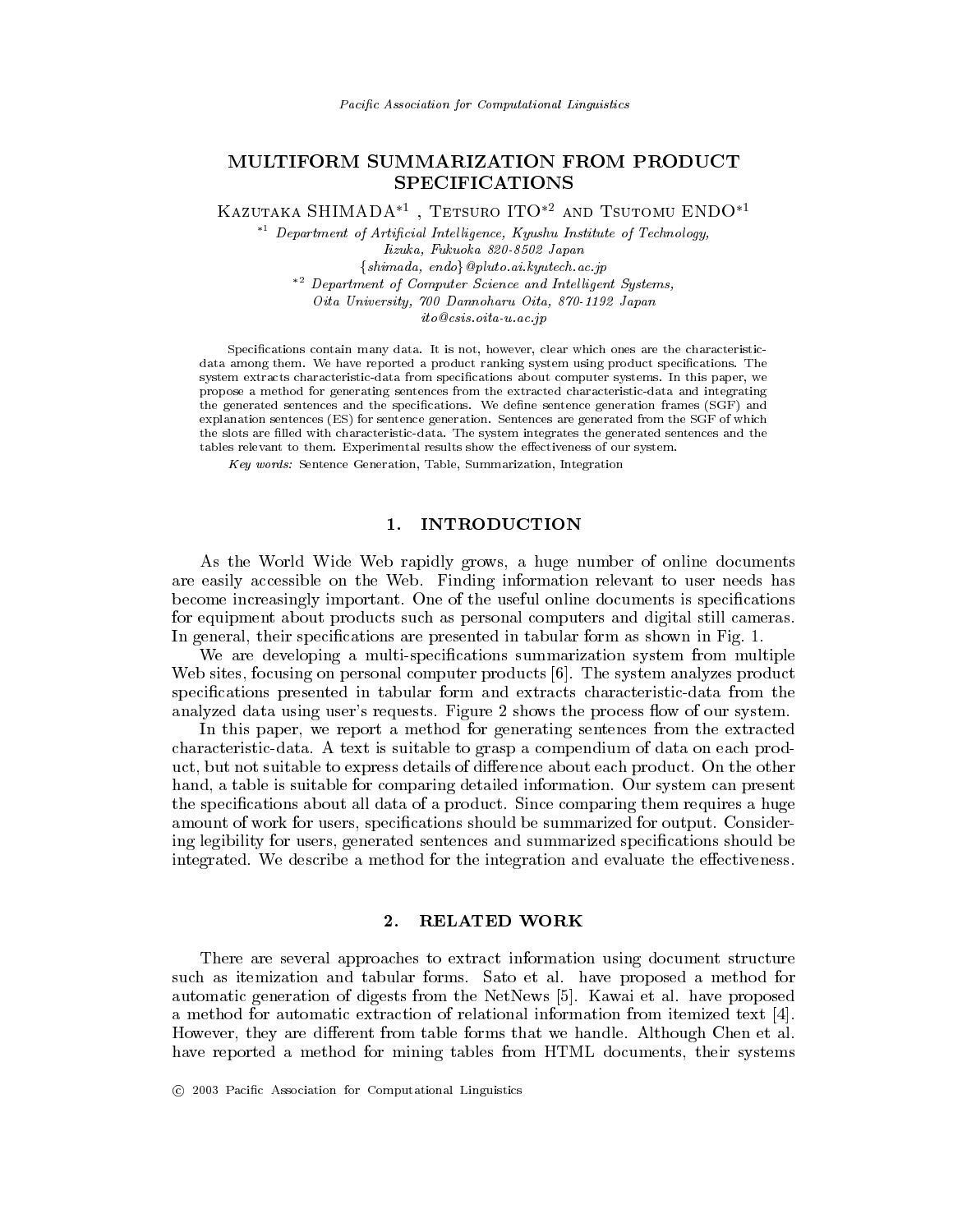|                |                                  | - ハードウェア仕様 - Microsoft Internet Explorer                                                      | <b>JDX</b>                                        |  |
|----------------|----------------------------------|-----------------------------------------------------------------------------------------------|---------------------------------------------------|--|
|                | ファイル(F) 編集(E)                    | 表示(V) お気に入り(A) ツール(T) ヘルプ(H)                                                                  |                                                   |  |
|                |                                  | アドレス(D) 2 D WahimadaWHTML_RESW\-ドウェア仕様Mm                                                      | ■ →移動                                             |  |
|                | ■型番・ハードウェア什様                     |                                                                                               |                                                   |  |
| 限権名            |                                  | $P(1-X)$                                                                                      | $P(12-S)$                                         |  |
| プロセッサ          |                                  | EJirlu Intel Celeron<br>ブロセッサ 400MHz                                                          | 3DNow!テクノロジAMD-K6 -2ブロセッサ<br>333MHz               |  |
| キャッシュメモリ       |                                  | 32KB(1次半+ッシュ、CPUこ内蔵)、<br>128KB(2) オキャッシュ、CPUに内数)                                              | 64KB0 次キャッシュ、CPUご内蔵)、<br>612KB2次キャッシュ、外部          |  |
| <b>ROS ROM</b> |                                  |                                                                                               | 512KB(フラッシュROM)、Plue and Play 1.0a、APM1.2、AOPI1.0 |  |
|                | 微淋/晶大                            | 64MB/192MBSDRAM)                                                                              | 64MR/192MR/SDRAM)                                 |  |
| ×∓v            | 図中リ専用2<br><b>Duk</b>             |                                                                                               | 120vF                                             |  |
|                | Lм                               | 内部ディスプ  141型FLサイドライト付きTETカラー液晶(※1)  13.3型FLサイドライト付きTETカラー液晶(※1)<br>1.024 × 768F + F:65 536 ft | 1024v768FvF:65536fb                               |  |
|                | 外部ディスプ<br>hи<br>(オザション)<br>(983) | 最大1.280×1.024ドット:256 色                                                                        |                                                   |  |
| 表示<br>樹飾       | 内部ディスプ<br>عمدا<br>同時表示OK<br>k)   | 最大1.024×768Fット0K2)、走査周波数:垂直60Hz                                                               |                                                   |  |
|                | ビデオRAM                           | 2.5MR                                                                                         | 2ME                                               |  |
|                | グラフィック<br>アクセラレー                 | Trident Cyber9525DVD                                                                          | S3 ViRGE /MX 860260                               |  |
|                | 新肉度:表示<br>色的                     | 1.280x1.024ドット:256余、1.024x768ドット:65.536余、800x600ドット:1.677 万余、640x480ドッ<br>ト1.677万色(※2)        |                                                   |  |
| 入力             | 本体キーボー                           | 90キーのADG106キー準約、Windowsキー・アナリケーションキー付き、ひらがなED原D、<br>キービッチ:19m. キーストローク:3m                     |                                                   |  |
| 認定             | 米インティング<br>デバイス                  | アキュポイント標準装備(※5)                                                                               |                                                   |  |
|                | ハードディスク<br>(888)                 | 64GB                                                                                          | 43GB                                              |  |
| 補助評            | リワトウェア<br>占有率                    | 1.6GB                                                                                         | 159GB                                             |  |
| 情認度<br>く間学     | フロッピーディ<br>スク                    | 3 5 5/01 44 MB/1 2MB/720KB)                                                                   |                                                   |  |
| HO.            | CD-ROM                           |                                                                                               | 最大24倍速 12/8cmディスク対応、ATAPI接続                       |  |
|                | सक<br>フォーマット<br>(SK 7)           |                                                                                               | 音違にD、CD-ROM、CD-R、CD-RW、マルチセッション (PhotoCD、CDエクストラ) |  |

FIGURE 1. 



FIGURE 2.  -

analyze only one table  $|2|$ . Wang et al. have reported a machine learning based  $\alpha$ pprower for ewore entrancement for the parpose of Qifen of an anta-traing of an 10 to  $\alpha$  $\alpha$  . The contract the contract of  $\alpha$  is the state of  $\alpha$  and  $\alpha$  and  $\alpha$  and  $\alpha$  and  $\alpha$  and  $\alpha$  -- - - \$  

 - --  - !#  $\frac{1}{2}$  . The property of the strength of the state  $\frac{1}{2}$  . The state  $\frac{1}{2}$  is the state  $\frac{1}{2}$  constant

A AASA SUMMARY MAASHI MUUSU MAASHI ILMA ILAAN ILMA ILMA ISTITTI ALAMAN MATHAMATI MAAAHA MAAAHA MAAAHA ISAA AHA .... prices of programs with cast care. Offer at all flats proposed a componential  - !# \$ -  - - extra trace compare of the storm to a simple chipterious servered chip, things of  $\alpha$ n nato reported a mandele camente cammandandulle specification information chelaethon.  $\left( \begin{smallmatrix} 1 & 1 & 1 & 1 & 1 \ 1 & 1 & 1 & 1 \end{smallmatrix} \right)$  . We can consider the contract of  $\left( \begin{smallmatrix} 1 & 1 & 1 \ 1 & 1 & 1 \end{smallmatrix} \right)$  . Our specific contract of semi-metal  $\left( \begin{smallmatrix} 1 & 1 & 1 \ 1 & 1 & 1 & 1 \end{smallmatrix} \right)$ -- -%-  -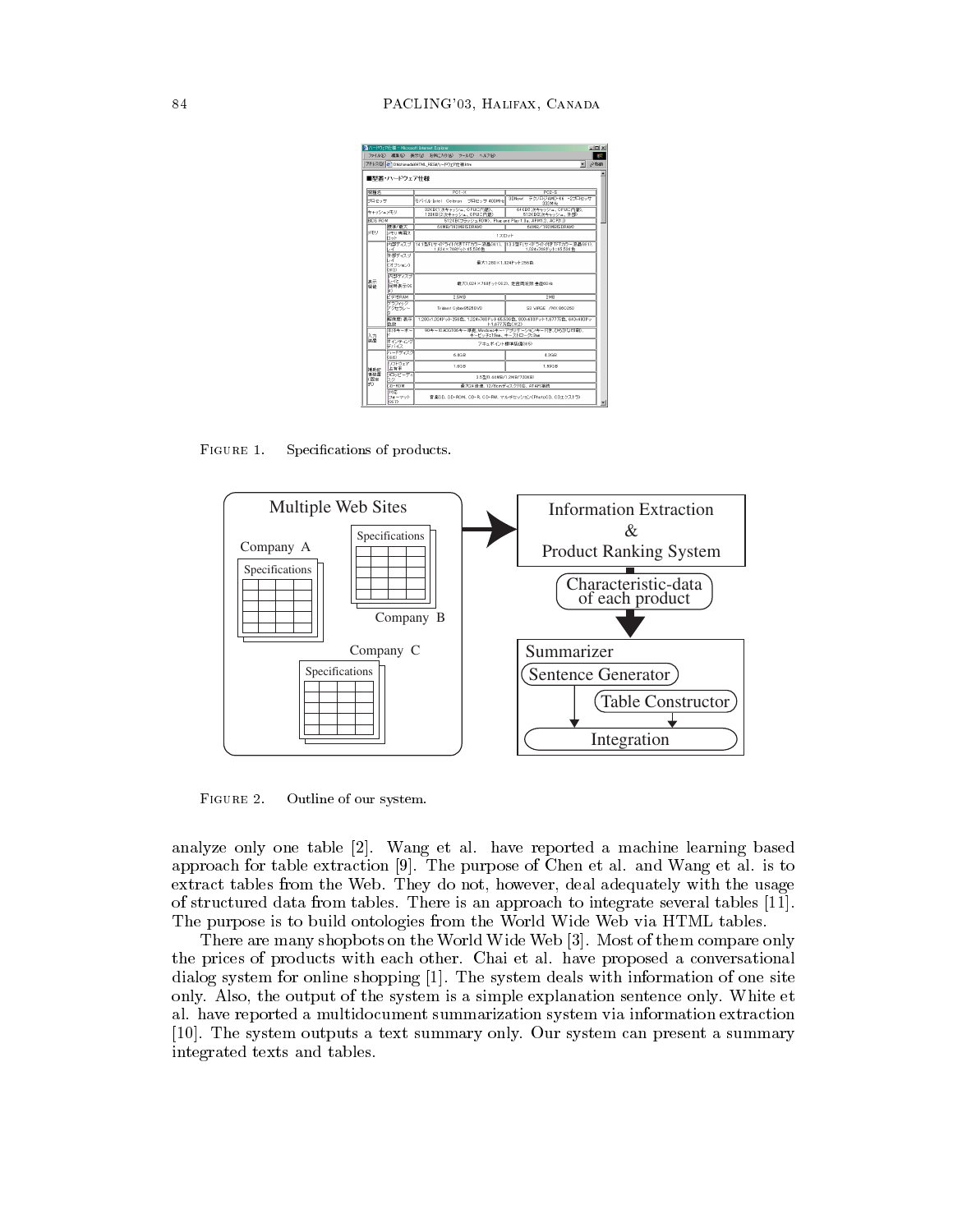|                                                    | K Product Ranking System using User Requests -PRSUR- Ver.1.3.1 |                                           | $\Box$ D $\times$<br><b>Select Items</b> |  |
|----------------------------------------------------|----------------------------------------------------------------|-------------------------------------------|------------------------------------------|--|
|                                                    | ALL.                                                           |                                           |                                          |  |
|                                                    | <b>High Performance</b>                                        | <b>Retrieval</b>                          |                                          |  |
| $\checkmark$                                       | <b>High Graphics Performance</b>                               | Set a ceiling on the price                | <b>Feedback</b>                          |  |
|                                                    |                                                                |                                           | <b>Summarization</b>                     |  |
|                                                    | Mobile PC                                                      | Yen                                       | <b>Radar Chart</b>                       |  |
|                                                    | <b>Practical Use</b>                                           |                                           | Clear                                    |  |
| $\checkmark$                                       | <b>Budget</b>                                                  |                                           |                                          |  |
|                                                    |                                                                |                                           | Exit                                     |  |
| Rank                                               | <b>Model Name</b>                                              | Score                                     | Price                                    |  |
| ı                                                  | LaVie C LC800J/54ER                                            | 5.65762498503737                          | 330000 yen                               |  |
| 2                                                  | DynaBook DB70P/5MC                                             | 5.59770084552738                          | 349800 ven                               |  |
| ă                                                  | Mebius PC-RJ950R                                               | <b>Detailed Product Information</b>       | en                                       |  |
| a                                                  | FMV-BIBLO NE5/60E                                              | Selection for Radar Chart / Summarization | en                                       |  |
| 5                                                  | Mebius PC-MJ700M                                               |                                           | en                                       |  |
| ĥ                                                  | VAIO PCG-F76/RP<br><b>Relevant Product</b>                     | Аn                                        |                                          |  |
| 7                                                  | LaVie C LC60H/54DR<br><b>Non-Relevant Product</b>              | H<br>en                                   |                                          |  |
| R                                                  | <b>EMV-BIBLO NE5/800</b>                                       |                                           |                                          |  |
| ۱q                                                 | 人 CF-XID                                                       | 4.97090473807811                          | <del></del> ,en                          |  |
|                                                    |                                                                |                                           | 249800 yen                               |  |
|                                                    | Let's note CF-B5ER                                             | 4.86825449029368                          | 279800 ven                               |  |
|                                                    | DynaBook DB60C/4RA                                             | 4.86022832114343                          | 239800 yen                               |  |
|                                                    | LaVie S LS600J/55DV                                            | 4.79861152624852                          | 299800 yen                               |  |
|                                                    | VAIO PCG-XR1F/RP                                               | 4.64586396287969                          | 249800 yen                               |  |
|                                                    | ThinkPad i Series 1200                                         | 4.62003783260485                          | 189800 ven                               |  |
|                                                    | DynaBook DB55C/4CA                                             | 4.6006943757195                           | 199800 ven                               |  |
|                                                    | LaVie S LS55H/54DV                                             | 4.58063601837857                          | 249800 yen                               |  |
|                                                    | VAIO PCG-XR7F/K                                                | 4.53106173957371                          | 279800 ven                               |  |
| 10<br>11<br>12<br>13<br>14<br>15<br>16<br>17<br>18 | VAIO PCG-F70A/BP                                               | 4.47804170419491                          | 199800 yen                               |  |
| 19<br>20                                           | FMV-BIBLO MF5/55D<br>LaVie U LU50L/53DC                        | 4.47327764683991<br>4.36736095128514      | 239800 yen<br>178000 ven                 |  |

FIGURE 3. A prototype system.

## 3. PRODUCT RANKING SYSTEM

Although they contain many kinds of data, it is not clear which ones are the characteristic-data among them. For example, consider users who want to buy a personal computer. They retrieve product information that includes specifications from Web sites of many computer makers. However, it is difficult for users except some experts to select a suitable computer for their own purpose from the several specifications.

The purpose of our study is to develop a multimedia summarization system. As the initial step, we focus on a table on the World Wide Web. We are developing a multi-specifications summarization system from multiple Web sites [6]. Figure 3 shows a snapshot of our system. Our system has two processes: an information extraction  $(IE)$  and a product ranking process (see Fig. 2).

The IE process consists of table detection and table conversion. For table detection, our system extracts product specifications using weighted keywords. The weights of keywords are calculated by Bayes theorem. See [7] for details of the weighting and the table detection process. Next, we convert the specifications into table structures. A table structure is a set of simple ternary lists:

(Nam Atr Val)

Figure 4 (b) shows an example of table structures converted from HTML data (Fig.  $4(a)$ ). An algorithm for the conversion is as follows:

- 1. Decompose a unified cell by HTML tags, ROWSPAN and COLSPAN (e.g., "Memory" in Fig.  $4(a)$ ).
- $\overline{2}$ . Convert each cell into table structure.
- 3. For each table structure, normalize Atr and Val. Ex. Monitor, Screen  $\Rightarrow$  Display

See [6] for details of table conversion.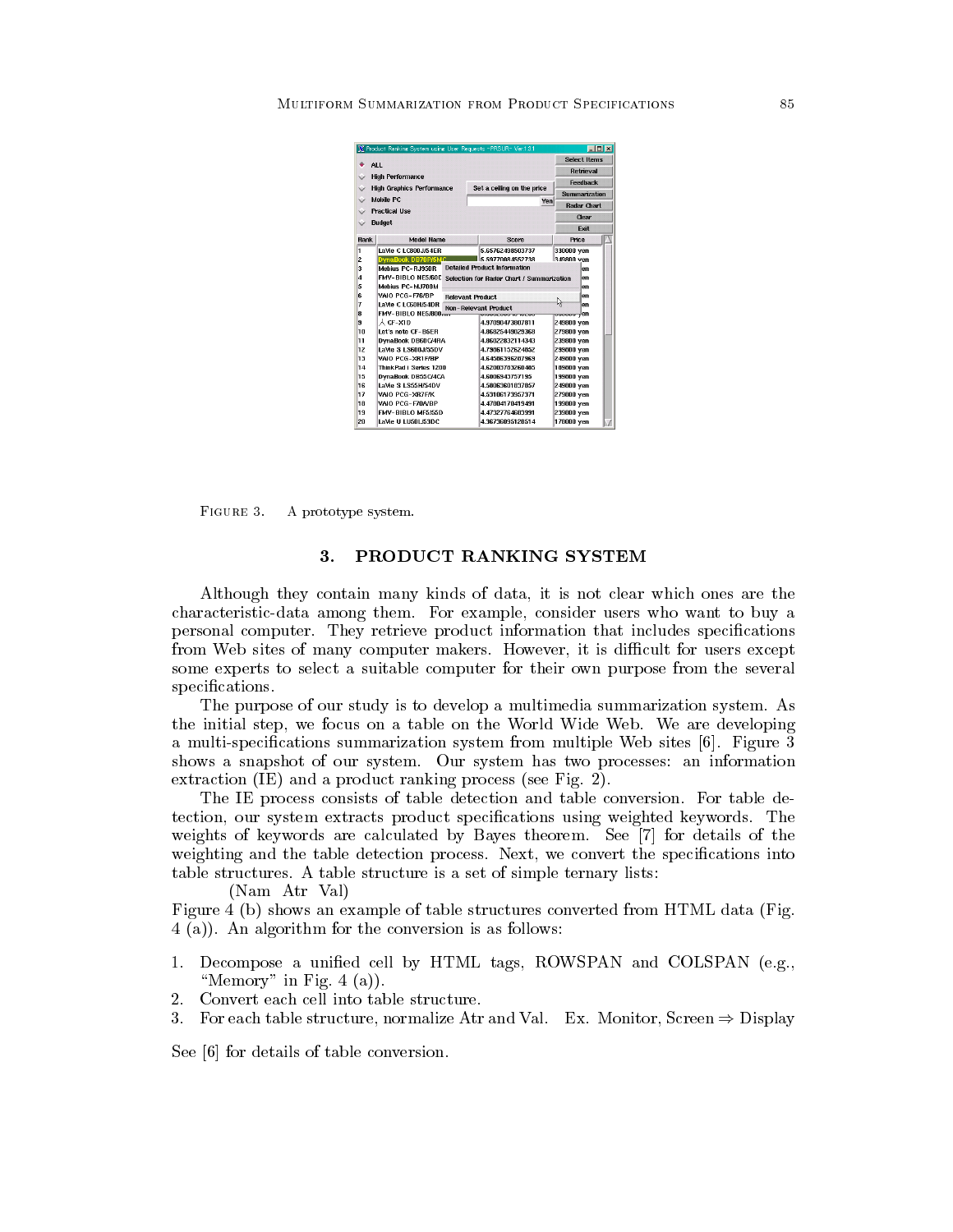

FIGURE 4. An example of specifications and the table structures.

TABLE 1. Classification of Attributes.

| Quantitative        | Qualitative          |
|---------------------|----------------------|
| CPU Clock: MHz, GHz | <b>CPU</b> Processor |
| Memory: MB          | Graphics             |
| Display: inch       | $CD-R/RW$            |
| Weight: kg          | DVD-ROM, DVD-RAM     |
| Dimensions: mm, cm  | Pre-installed-OS     |
|                     |                      |

For the product ranking process, Our system extracts the attributes and values that characterize each PC. The attribute is classified into two categories: quantitative and qualitative. The typical example is listed in Table 1.

For quantitative attributes, the characteristic-data are extracted by comparing each value. The mean or mode of each attribute is computed from sample data. We call it a standard value. Each value obtains a score by comparing it with the standard value. We define the scores: minimum, standard, and maximum points are 0, 5, and 10 points respectively. Our system calculates the value per 1 point from them. The calculation is exemplified in Fig. 5. Assume that "500MHz", "600MHz", and "1.1GHz" are the minimum, standard, and maximum value, which were calculated from all PCs, respectively. If the clock speed of a PC is "800MHz", the PC obtains 7 points.

For qualitative attributes, we employ domain knowledge, which consists of keywords such as processor names, for the characteristic-data extraction. The number of keywords in domain knowledge is 23. The keywords possess weight.

To find PCs that relate to a user's request, we define relationships between a user's request and attributes. Table 2 shows examples of the relationships. Each attribute possesses weight. The score calculation process is as follows:

- Select the table structures with attributes relating to a user's request. 1.
- $2.$ For each selected PC, compute

$$
score(c,r) = \frac{\sum_{k=1}^{n} w(a_k, r) \times pt(a_k, c)}{\sum_{k=1}^{n} w(a_k, r)},
$$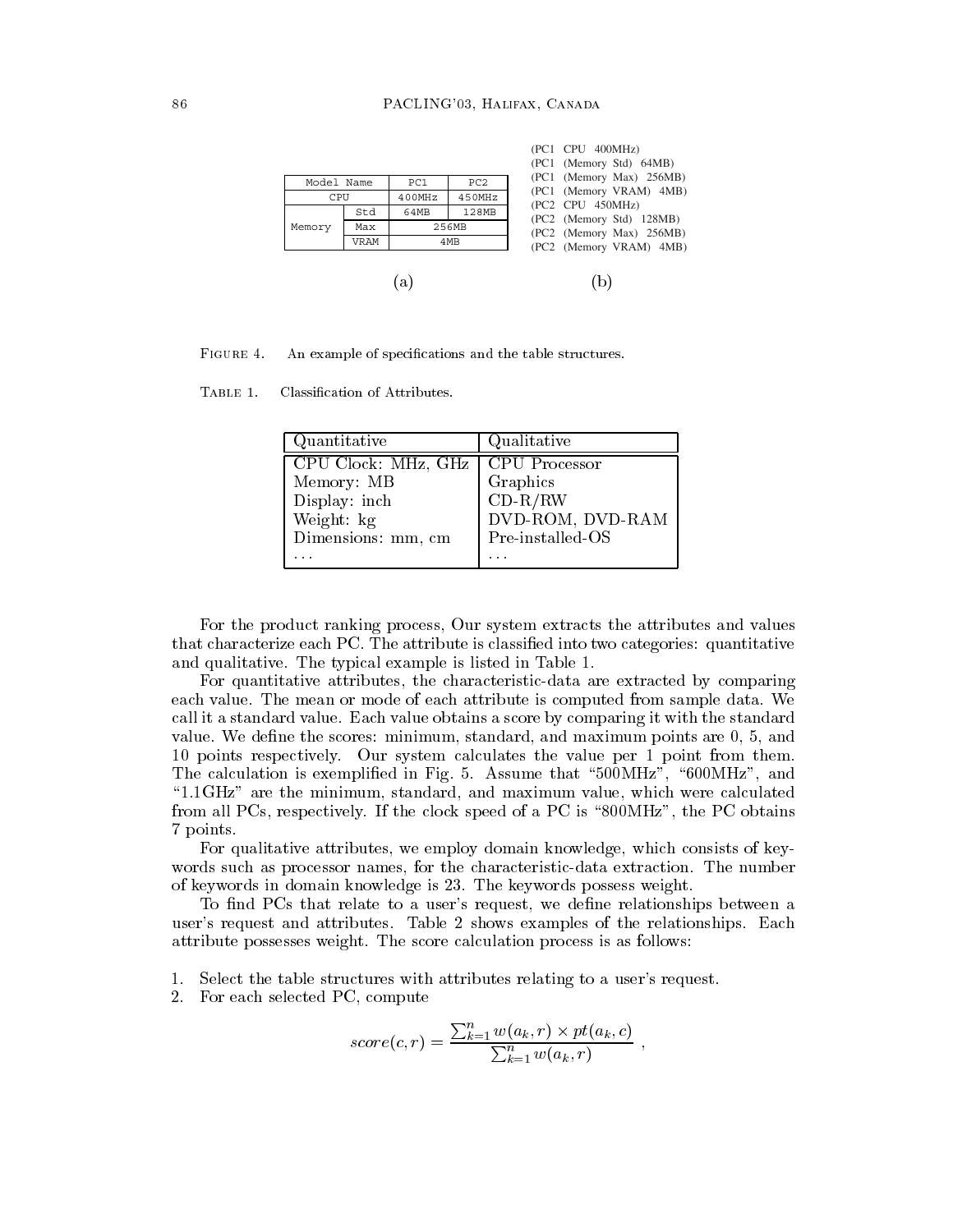

FIGURE 5. The calculation of the score.

TABLE 2. The relationships between a user's request and attributes

| Request          | Attributes                                               |
|------------------|----------------------------------------------------------|
| High performance | CPU, Memory, Display, HDD, Interface                     |
|                  | High graphics performance Display, Graphics, CPU, Memory |
| Mobile PC        | Battery life, Dimensions, Weight                         |
| Practical use    | CPU, HDD, Price, Interface, Software                     |
| Budget PC        | Price, Software, Memory, CPU                             |

where c, r and  $a_k$  are a PC, a user's request and an attribute respectively.  $w(a_k, r)$ is the weight of  $a_k$  in the request. We define  $w(a_k, r)$  manually.  $pt(a_k, c)$  is the score calculated in previous paragraphs (see Fig. 5).

3. Return them as the recommended computers in descending order for the score.

## GENERATION OF JAPANESE SENTENCES AND  $\boldsymbol{4}$ . SUMMARIZED TABLES FROM SPECIFICATIONS

Our system can generate Japanese sentences and summarized tables from the characteristic-data of selected products by a user. We define sentence generation frames (SGF) and explanation sentences (ES) for sentence generation. Figure 6 shows document structure in our system. The number of topics is 9. Table 3 shows relationships between the topics and attributes in specifications. Examples of the SGFs are as follows:

Topic SGF:  $\bullet$ [Topic] no {sugureta or yoi} [Nam]. (Japanese) [Nam] is excellent in [Topic]. (English)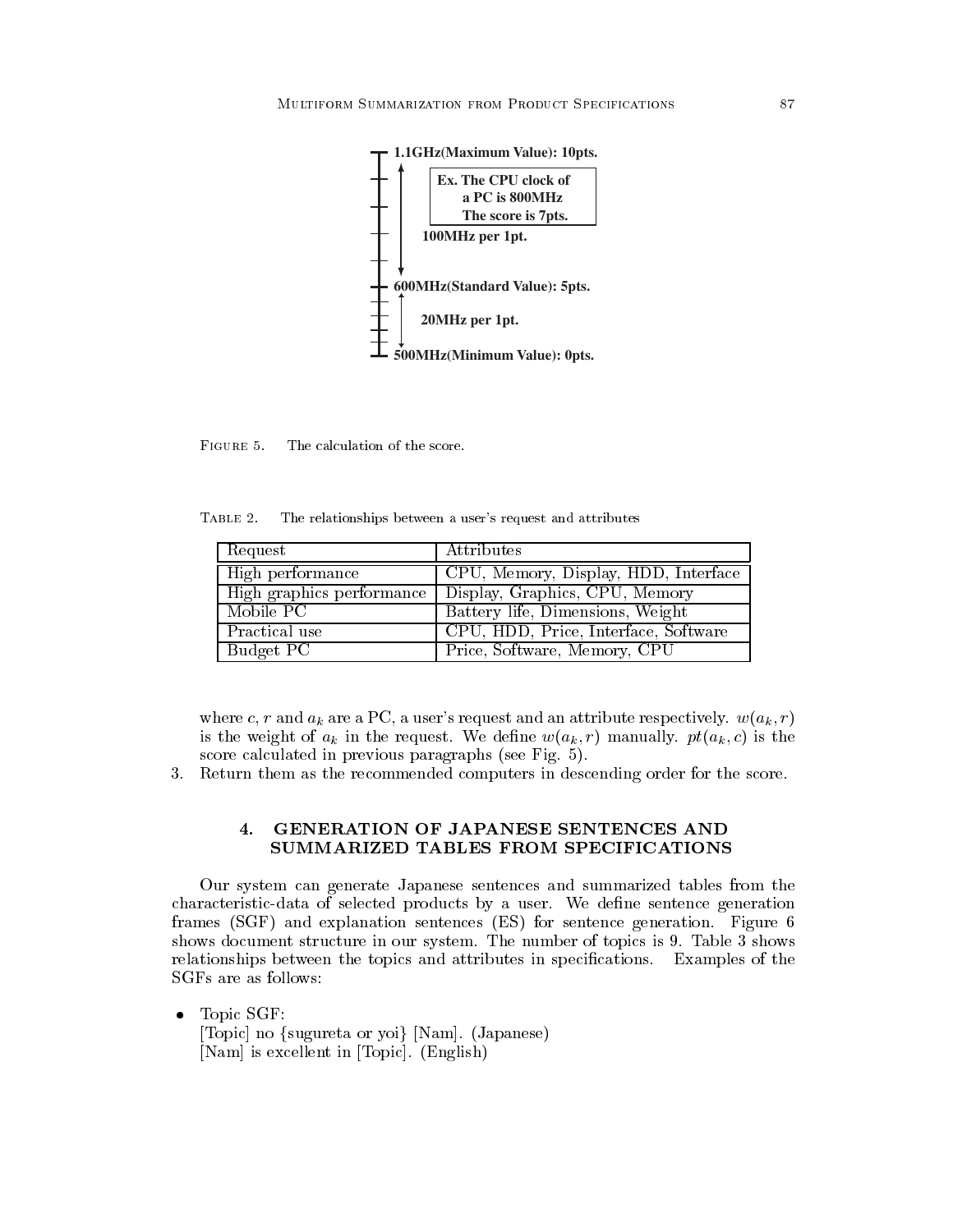| Topic <sub>1</sub>                                                                   |  |
|--------------------------------------------------------------------------------------|--|
| Text <sub>1</sub><br><b>Sentence Generation Frame</b><br><b>Explanation Sentence</b> |  |
| <b>Sentence Generation Frame</b><br>Explanation Sentence $n$                         |  |
| Summarized table                                                                     |  |
| Topic <sub>2</sub>                                                                   |  |
| Text <sub>2</sub>                                                                    |  |

FIGURE 6. Document structure.

TABLE 3. Relationships between the topics and the attributes.

| Topic             | Attributes                                    |
|-------------------|-----------------------------------------------|
| Performance       | CPU, Memory, Hard disk, etc.                  |
| Scalability       | PCI, USB, PC card, etc.                       |
| Image processing  | Graphics Chipset, Image processing soft, etc. |
| Display           | Screen size, Resolution, VRAM, etc.           |
| User-friendliness | Key size, Input device, etc.                  |
| Mobility          | Weight, Dimensions, Battery life, etc.        |
| Communication     | Modem type, LAN, etc.                         |
| Sound             | Speaker, Sound board, etc.                    |
| Soft              | OS, Bundled software, etc.                    |

Text SGF:  $\bullet$ [Nam] wa [Atr] ni [Val] wo {tousai or saiyou}. (Japanese) [Nam] is equipped with [Atr] of [Val]. (English)

[Topic], [Nam], [Atr], and [Val] are slots. Sentences are generated from the SGF of which the slots are filled with characteristic-data. The number of SGFs is 27 frames. The slots possess constraints. The constraints are as follows:

- $\bullet$  AllA : A slot can be filled with any attributes.
- All  $V : A$  slot can be filled with any values.
- $\bullet$  SA : A slot can be filled with specific attributes.
- $\bullet$  SV : A slot can be filled with specific values.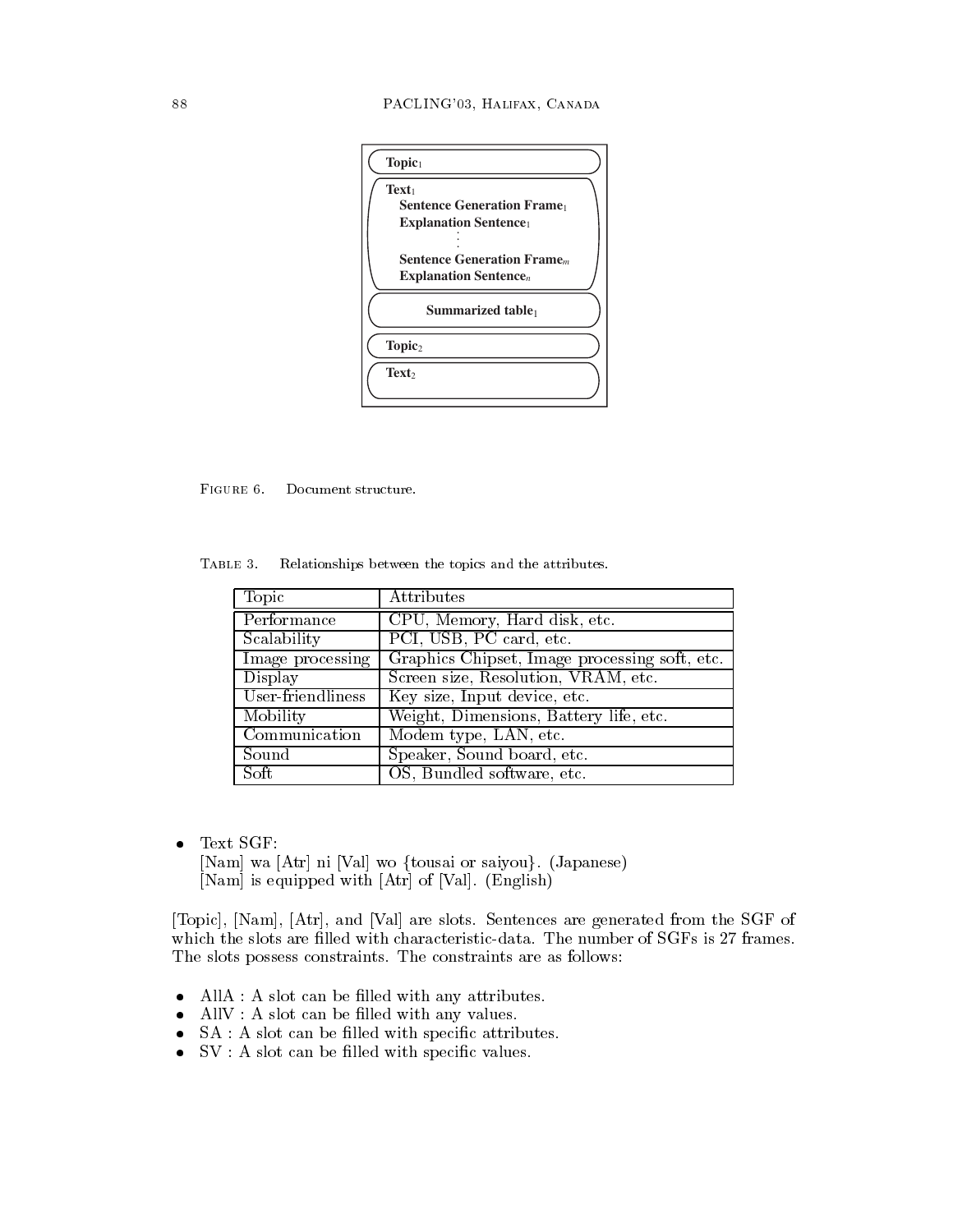An example is as follows:

[Nam] wa [SA-:USB|Serial|IEEE] port wo  $[SV-[0-9]+]$  ko soubisiteiru. (Japanese) The number of  $[SA$ -:USB $]$ Serial $]$ [EEE] ports on the  $[Nam]$  is  $[SV$ -: $[0-9]+]$ . (English)

The SGF denotes that the 2nd slot (the 1st slot in the English example) is filled with USB, Serial or IEEE and the 3rd slot is filled with numerals.

ESs are employed to generate additional information to supplement for the generated sentence by SGFs. ESs possess the condition for generation, but do not possess any slots. The number of ESs is 35 sentences. An example of the ESs is as follows:

- Condition:  $[Art] = "USB"$  $\bullet$
- ES: USB ha syuhenkiki wo tunagu interface desu. (Japanese) Universal Serial Bus, or USB, is an interface for connecting peripherals to your PC. (English)

We call the [Nam] of a Topic SGF a topic model (TM). It is determined as follows:

$$
TM = argmax \sum_{a_i \in Topic} Score(C_j, a_i) ,
$$

where  $a_i$  and  $C_j$  are an attribute and a product respectively.  $Score(C_i, a_i)$  is the score of an attribute.

The sentence generation process using SGFs and ESs is as follows:

- 1. Extract table structures including characteristic data. Here characteristic-data is that the score is 10.
- 2. Classify the table structures by topics.
- 3. Classify the table structures by products.
- Sort the table structures, based on the order in specifications. 4.
- 5. Output the sentences about the TM preferentially.
- 6. Output the ES if the condition permits.

If the score calculated in the product ranking process is more than 5, our system generates an additional sentence such as "[Nam] ha hikakuteki yoi ([Nam] is comparatively good)." Figure 7 shows an example of the sentence generation process.

Next, the system refines the generated sentences using rules. The number of rules is 8. An example of the rule is as follows:

Integration:  $\bullet$ Condition:  $\lceil \text{Nam}_i \rceil \rceil = \lceil \text{Nam}_{i+1} \rceil \& \lceil \text{Attr}_i \rceil = \lceil \text{Attr}_{i+1} \rceil$ Process: The two sentences are integrated.

Figure 8 shows an example of the refinement process.

A text is not suitable for expressing all information. On the other hand, a table is suitable for comparing detailed information. However, presentation of real specifications is not appropriate because of legibility for users. Our system restructures summarized specifications for each Topic and integrates them and generated sentences. The table reconstruction process is as follows:

1. Extract table structures according to topics.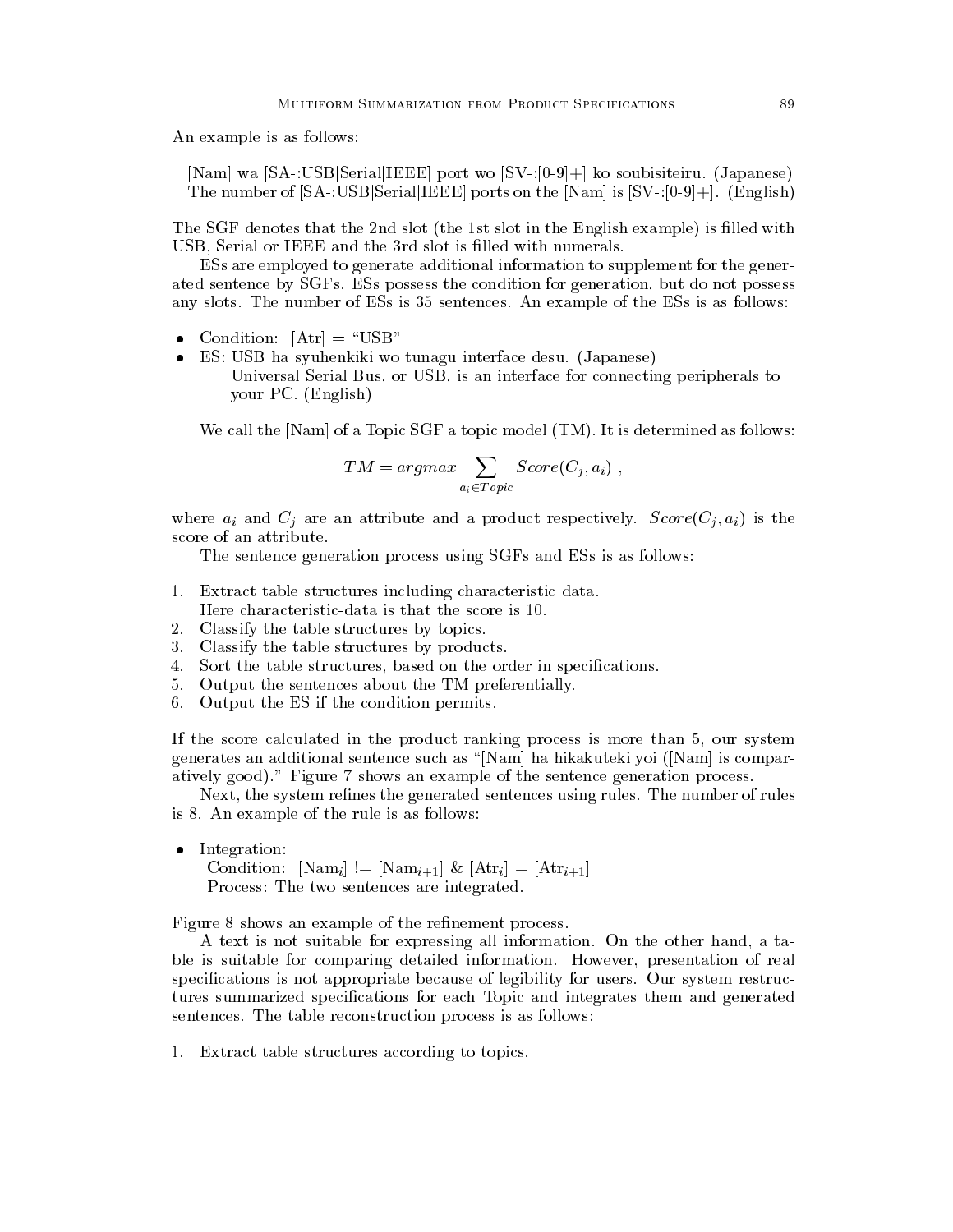

FIGURE 7. Sentence generation processing.



FIGURE 8. Refinement of generated sentences.

- 2. Unify the table structures.
- 3. Allocate tags such as "colspan" and "rowspan" in HTML to each attribute and each value where necessary.

## 5. **EVALUATION**

First, we evaluated significance of multiform summarization with 8 graduate students. The 8 graduate students evaluated the following 4 output forms:

- Form  $(1)$ Specifications including characteristic-data only.
- Form  $(2)$ Specifications including highlighted characteristic-data.
- Form  $(3)$ Generated Sentences from characteristic-data.
- Form  $(4)$ Generated sentences from characteristic-data, and summarized tables.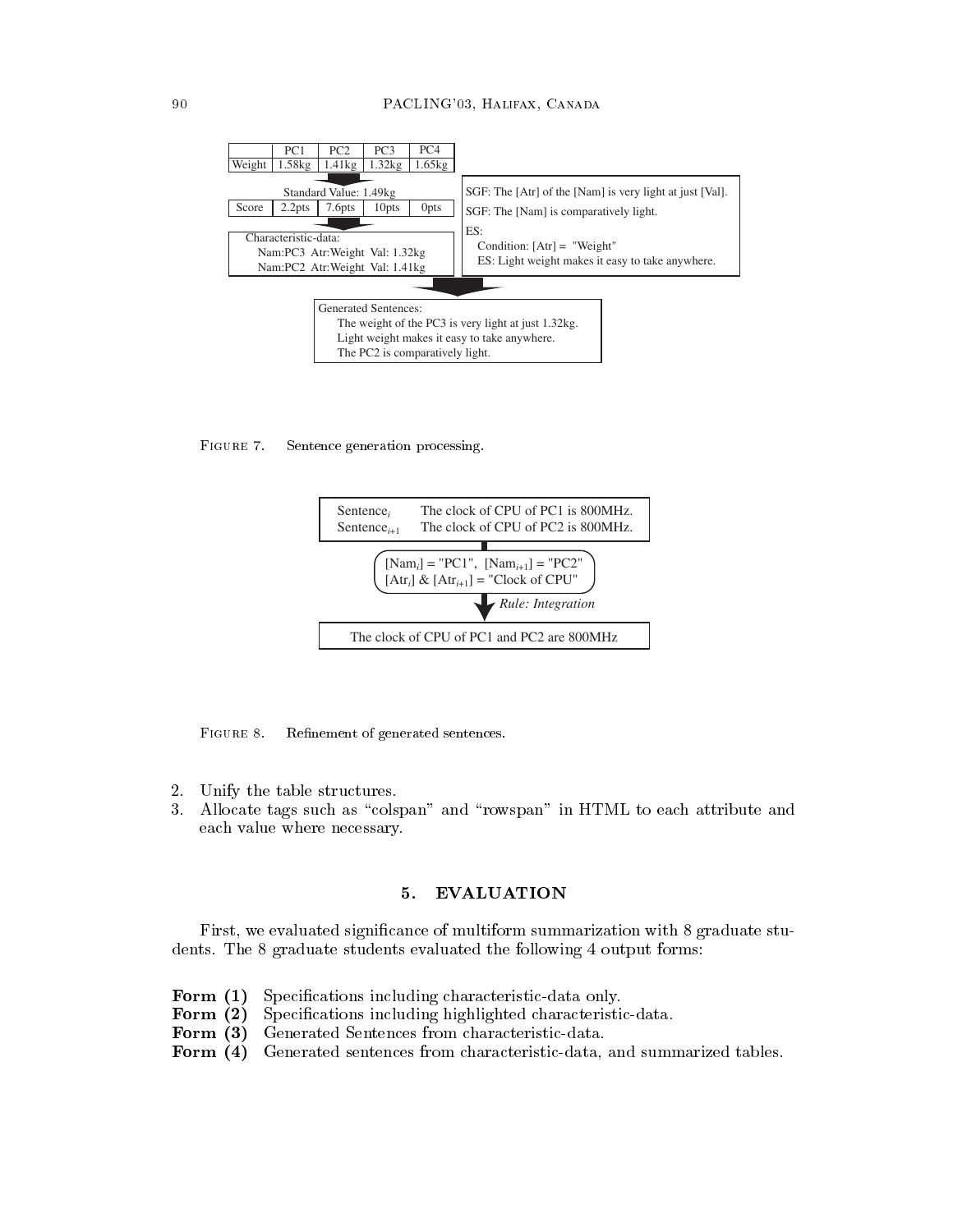| TABLE 4. |  |                                          |
|----------|--|------------------------------------------|
|          |  | Significance of multiform summarization. |

|           | Form $(1)$   Form $(2)$   Form $(3)$   Form $(4)$ |         |         |
|-----------|---------------------------------------------------|---------|---------|
| $10$ pts. | 23 pts.                                           | 18 pts. | 29 pts. |

|                           | アドレス(D) C#WINDOWS#デスクトップ#test0302.html |                                  |                                                                             | ▼ →移動                    |
|---------------------------|----------------------------------------|----------------------------------|-----------------------------------------------------------------------------|--------------------------|
|                           |                                        |                                  | リンク 金 Hotmail の無料サービス 全 Microsoft 全 Windows Update 全 Windows メディア 全 Windows |                          |
|                           |                                        |                                  |                                                                             |                          |
|                           |                                        |                                  | パソコンメーカー各社はそれぞれ、PC1(A社)、PC2(B社)、PC3(C社)を発売した。                               |                          |
|                           |                                        |                                  |                                                                             |                          |
| ◆基本性能の高いPC3               |                                        |                                  |                                                                             |                          |
|                           |                                        | PC3はCPUにペンティアムIII700MHzを搭載している。  |                                                                             |                          |
| しかし、PC2はHDDに20GBを搭載している。  |                                        |                                  | PC1もCPUにペンティアムII650MHzを採用しており、比較的高性能だ。                                      |                          |
|                           |                                        | PC1もHDDに18GBを装備しており、標準以上。        |                                                                             |                          |
|                           |                                        | また、PC3. PC1はメモリ(標準)に128MBを搭載。    |                                                                             |                          |
|                           |                                        |                                  | 大容量のメインメモリを装備しているため、使用時の快適度がアップ。                                            |                          |
|                           |                                        | PC1                              | PC2                                                                         | PC3                      |
| CPU                       |                                        | 650MHz                           | 600MHz                                                                      | <b>700HMz</b>            |
| 头手叮                       | 探進                                     | 128MB                            | 64M <sub>R</sub>                                                            | 128MB                    |
| <b>HDD</b>                |                                        | 18GB                             | 20GB                                                                        | 12GB                     |
|                           |                                        |                                  |                                                                             |                          |
|                           |                                        |                                  |                                                                             |                          |
| ◆拡張性が高いPC3、PC2            |                                        |                                  |                                                                             |                          |
|                           |                                        | PC2ほインターフェースにUSBを3基搭載している。       |                                                                             |                          |
|                           |                                        | USBは1つのインターフェイスに最大127台の機器を接続できる。 |                                                                             |                          |
| しかし、PC3はメモリ(最大)が512MBである。 |                                        |                                  |                                                                             |                          |
|                           |                                        | PC1                              | PC <sub>2</sub>                                                             | PC3                      |
| メモリ 最大<br>インタフェース         |                                        | 256MB<br>USB×1, IEEE1394         | 256MB<br>USBX3, IFFF1394                                                    | 512MB<br>$LISR \times 1$ |

FIGURE 9. Generated sentences and tables.

We allocated 4 points for the best output form, and so 2nd is 3 points, 3rd is 2 points and 4th is 1 point. Table 4 shows experimental results. They evaluated the Form (4) as the most readable information. The experimental result shows the significance of integration of information.

Next, we evaluated generated sentences with 8 graduate students. Figure 9 shows an example of the generated sentences. We employed 3 generated documents for the evaluation. The evaluation criteria of the generated sentences were as follows:

Eval  $(1)$ The grammatical accuracy.

Eval  $(2)$ The usage of conjunction.

Eval  $(3)$ The textual coherence.

- Eval  $(4)$ The redundancy of expression.
- **Eval** (5) The legibility.

The 8 graduate students classified the generated sentences into the following 5 categories:

 $\mathbf{Bad} : 1 \text{ point.}$ **Below average** : 2 points. **Fair** :  $3$  points. Good: 4 points. **Excellent** : 5 points.